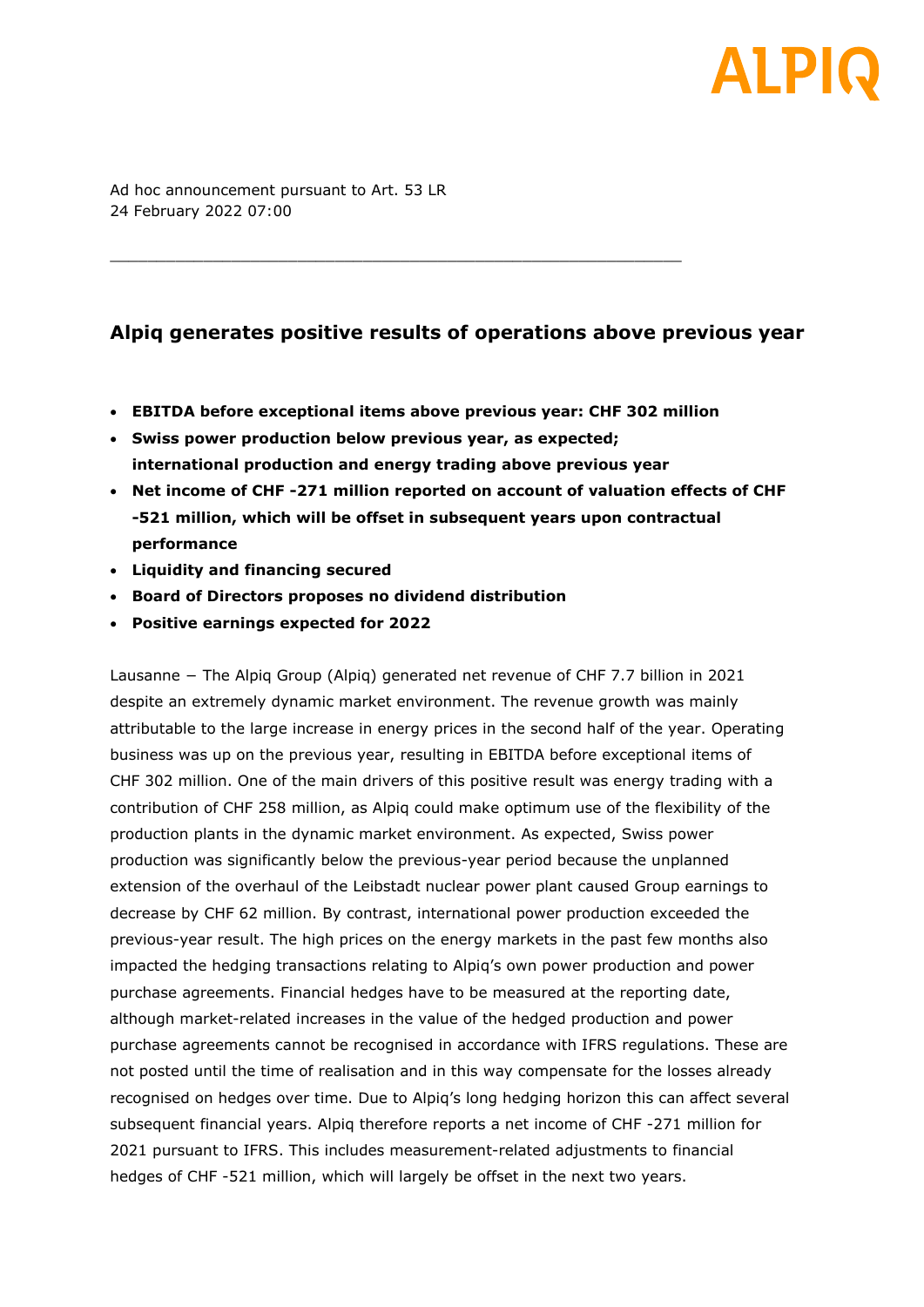# AI PIG

# **[Key financial figures of the Alpiq Group \(pdf\)](https://www.alpiq.com/fileadmin/user_upload/documents/publications/key_figures/alpiq_key_figures_annual_results_2021_en.pdf)**

#### **Measures to cushion the dramatic increase in energy prices**

The energy markets were thrown off balance in the second half of 2021, particularly towards the end of the year. Massive price hikes, especially for electricity and gas, increased the liquidity and credit risks faced by all market participants. Alpiq therefore introduced and implemented extensive measures at an early stage to increase short-term liquidity as a precautionary measure, both in the energy business and through agreements with banks for additional credit and guarantee lines. Alpiq's shareholders provided temporary liquidity at short notice. This amounted to CHF 300 million at the end of January 2022. These measures considerably improved Alpiq's scope of action and boosted its resilience to extreme market fluctuations.

#### **Liquidity secured in a challenging market environment**

The strong increase in energy prices led to a corresponding extension of the balance sheet. As a result, the equity ratio decreased from 51.0 % to 26.2 % in relation to total assets. Equity remained at CHF 3.6 billion at 31 December 2021 and is thus CHF 203 million below the previous year. Current and non-current financial liabilities came to CHF 1.6 billion at 31 December 2021. The CHF 361 million increase is mainly attributable to taking out shortterm loans to increase cash and cash equivalents in light of the dynamic market environment. As a result, net debt increased to CHF 675 million. The gearing ratio net debt/EBITDA before exceptional items rose to 2.2. At the end of 2021, Alpiq's liquidity came to around CHF 900 million (2020: CHF 1.0 billion).

# **Very strong trading result thanks to optimum use of the flexible power plant portfolio**

The dynamic market environment offered Alpiq optimum conditions for energy trading in the past financial year. This is reflected in the very strong result. Alpiq was able to market its own power plants extremely profitably. The targeted expansion of Merchant Trading also made an impact. Alpiq was able to meet the strong demand for flexible power production effectively and successfully, and used the extreme volatility on the energy markets to its advantage.

#### **Considered in isolation, Swiss production down, international production up**

Power production in Switzerland did not match the previous-year level due to the announced loss of production capacity. This was attributable to the overhaul of the Leibstadt nuclear power plant. To replace the shortfall caused by the unplanned extension of the overhaul additional electricity had to be procured. The high market prices for the electricity procured in this way also had a negative impact on earnings. In Switzerland, Alpiq achieved good earnings in the hydropower area. Although production volumes were slightly lower than in the very strong previous year, they were still high at 4.2 TWh. Internationally, the power plants returned a good result. The gas-fired combined-cycle power plants, with their high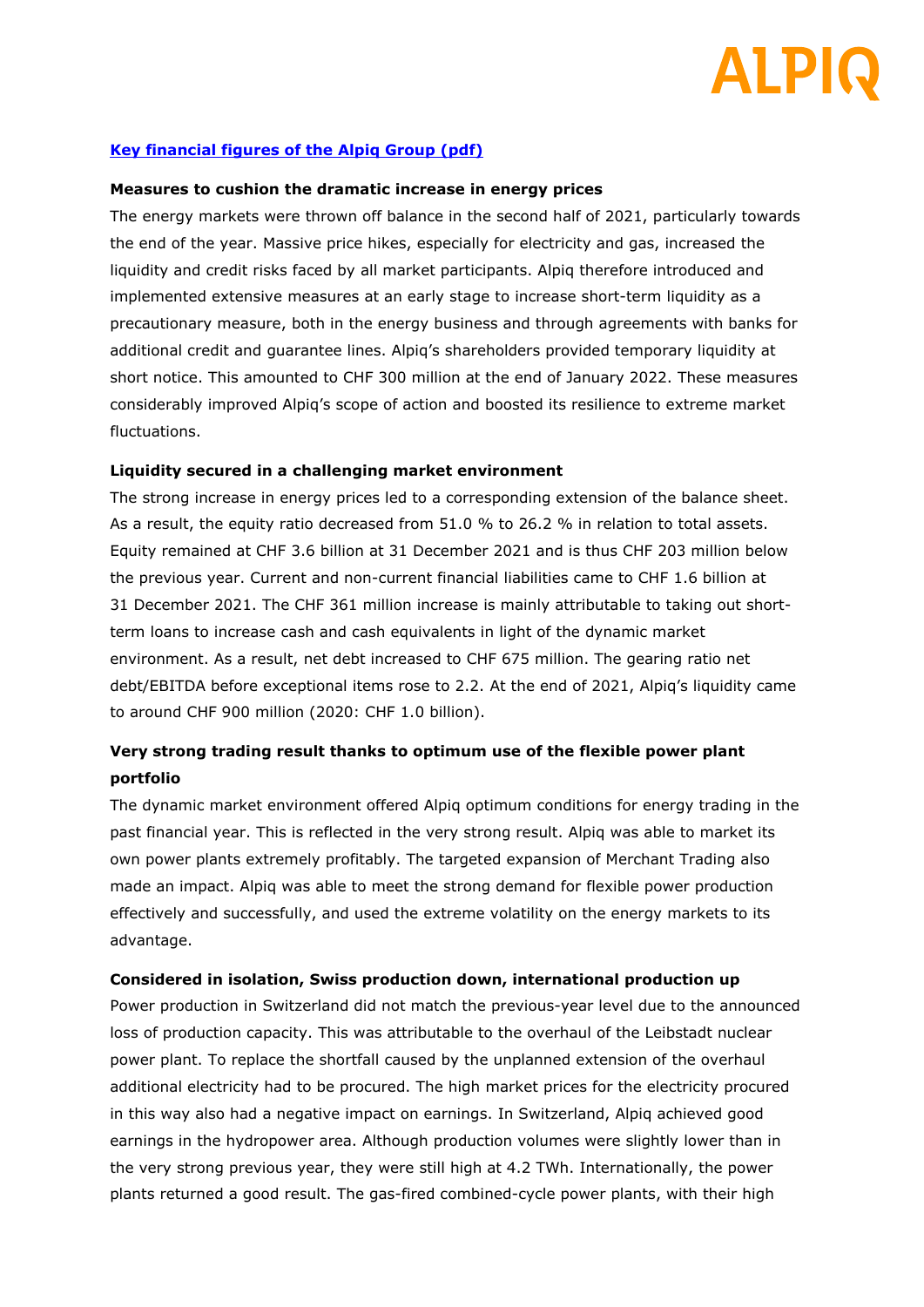

electrical efficiency and flexibility, were the main beneficiaries of the dynamic market environment.

#### **Nant de Drance and Tormoseröd projects before commercial commissioning**

The Nant de Drance pumped storage power plant project has successfully completed the last test phase of technical commissioning. Alpiq holds a 39 % stake in Nant de Drance. The 900 MW plant will be commissioned for commercial use from mid-2022 and will make an important contribution to the security of supply in Switzerland and Europe from hydropower.

The Tormoseröd wind farm developed by Alpiq in southwestern Sweden is scheduled to become fully operational at the end of 2022. The wind farm with installed capacity of up to 72.6 MW is expected to cover the electricity consumption of 8,400 Swedish households using renewable energy.

#### **New projects to close the winter electricity gap**

In light of increasing electricity demand, particularly during the winter months and in connection with unexpected downtimes of power plants, Alpiq and partners have pushed forward new projects, for example in Zermatt, where up to 650 million kWh of additional winter time energy could be won with a new reservoir. Photovoltaics also enjoy upswing: In the Simplon region on the Italian border, Alpiq is planning Switzerland's most important alpine photovoltaic plant together with partners. Thanks to its ideal location, "Gondosolar" could produce around 23.3 million kWh of environmentally-friendly electricity a year. What makes the project extraordinary is that the photovoltaic plant will produce the majority of its electricity during the winter months thanks to its exposed location. This effect is significantly enhanced by bi-facial (double-sided) modules, which can produce power from the reflection of the sunlight in the snow on both sides of the panel.

Alpiq continued to invest in the maintenance and modernisation of existing plants in Switzerland, for example, the complete refurbishment of the Hüscherabach small hydropower plant. Alpiq is a pioneer in the production of green hydrogen in Switzerland and continues to drive the expansion of capacities together with partners. By 2023, Alpiq plans to commission a plant that can produce 1,200 tons of green hydrogen a year and that feeds waste heat into the regional district heating grid. For Alpiq, green hydrogen is a strategically important component of renewable energies that contributes to the decarbonisation of the energy system. For this reason, Alpiq has further expanded its partner network for hydrogen mobility.

#### **Board of Directors proposes no dividend distribution**

The Board of Directors of Alpiq Holding Ltd. submits a proposal to the Annual General Meeting that no dividend be distributed for the 2021 financial year due to the negative earnings situation.

#### **Positive earnings expected for 2022**

Alpiq is well positioned with its business model. The rising prices, which are hedged in